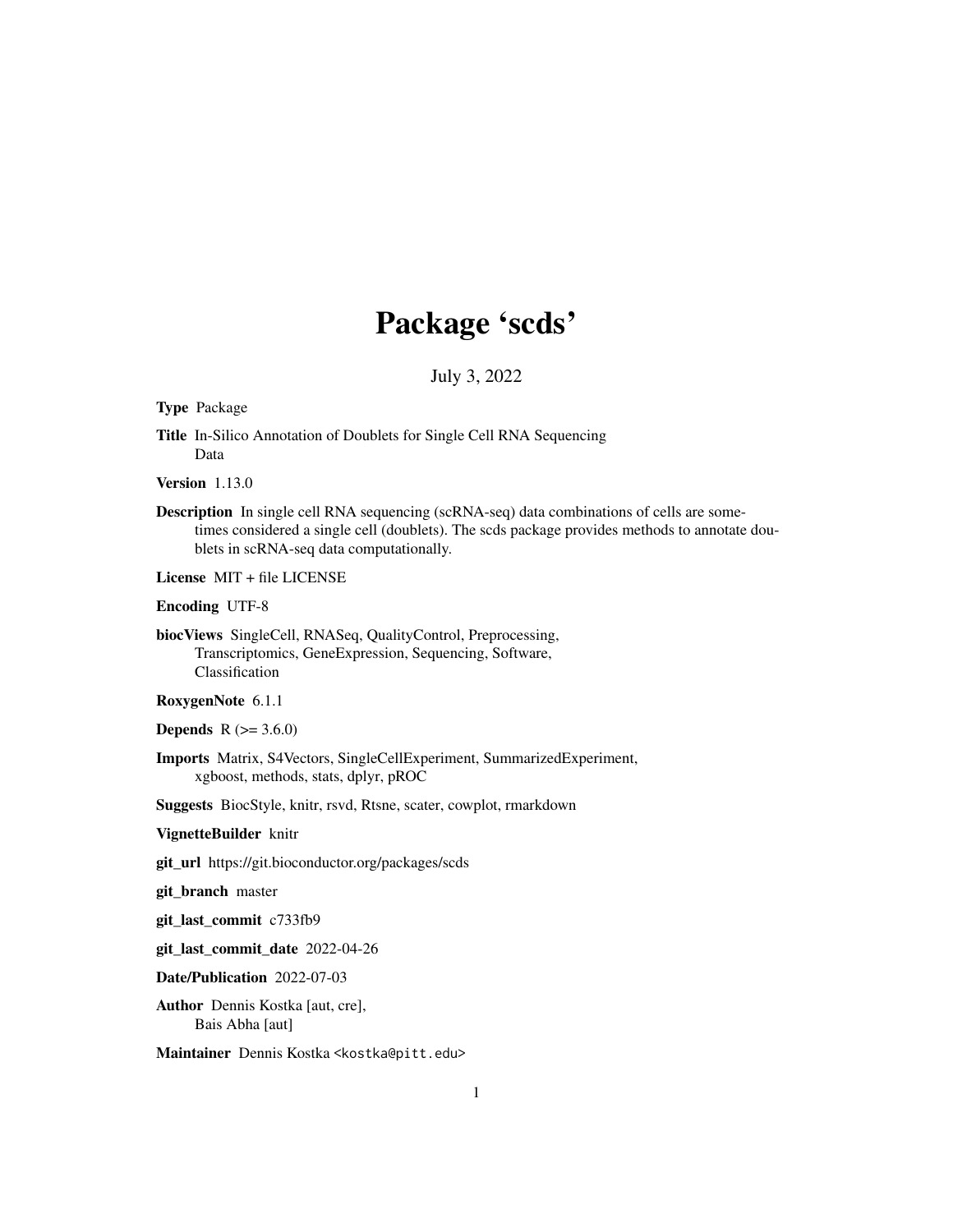### <span id="page-1-0"></span>R topics documented:

|       | get dblCalls ROC $\ldots \ldots \ldots \ldots \ldots \ldots \ldots \ldots \ldots \ldots \ldots \ldots \ldots$ |  |  |  |                         |
|-------|---------------------------------------------------------------------------------------------------------------|--|--|--|-------------------------|
|       |                                                                                                               |  |  |  |                         |
|       |                                                                                                               |  |  |  |                         |
| Index |                                                                                                               |  |  |  | $\overline{\mathbf{8}}$ |

bcds *Find doublets/multiplets in UMI scRNA-seq data;*

#### Description

Annotates doublets/multiplets using a binary classification approach to discriminate artificial doublets from original data.

#### Usage

bcds(sce,  $ntop = 500$ ,  $srat = 1$ ,  $verb = FALSE$ ,  $retRes = FALSE$ ,  $nmax = "tune", varImp = FALSE, estNdbl = FALSE)$ 

#### Arguments

| sce     | single cell experiment (SingleCellExperiment) object to analyze; needs counts<br>in assays slot.                                |
|---------|---------------------------------------------------------------------------------------------------------------------------------|
| ntop    | integer, indicating number of top variance genes to consider. Default: 500                                                      |
| srat    | numeric, indicating ratio between orginal number of "cells" and simulated dou-<br>blets; Default: 1                             |
| verb    | progress messages. Default: FALSE                                                                                               |
| retRes  | logical, should the trained classifier be returned? Default: FALSE                                                              |
| nmax    | maximum number of training rounds; integer or "tune".<br>Default: "tune"                                                        |
| varImp  | logical, should variable (i.e., gene) importance be returned? Default: FALSE                                                    |
| estNdbl | logical, should the numer of doublets be estimated from the data. Enables dou-<br>blet calls. Default: FALSE. Use with caution. |

#### Value

sce input sce object SingleCellExperiment with doublet scores added to colData as "bcds\_score" column, and possibly more (details)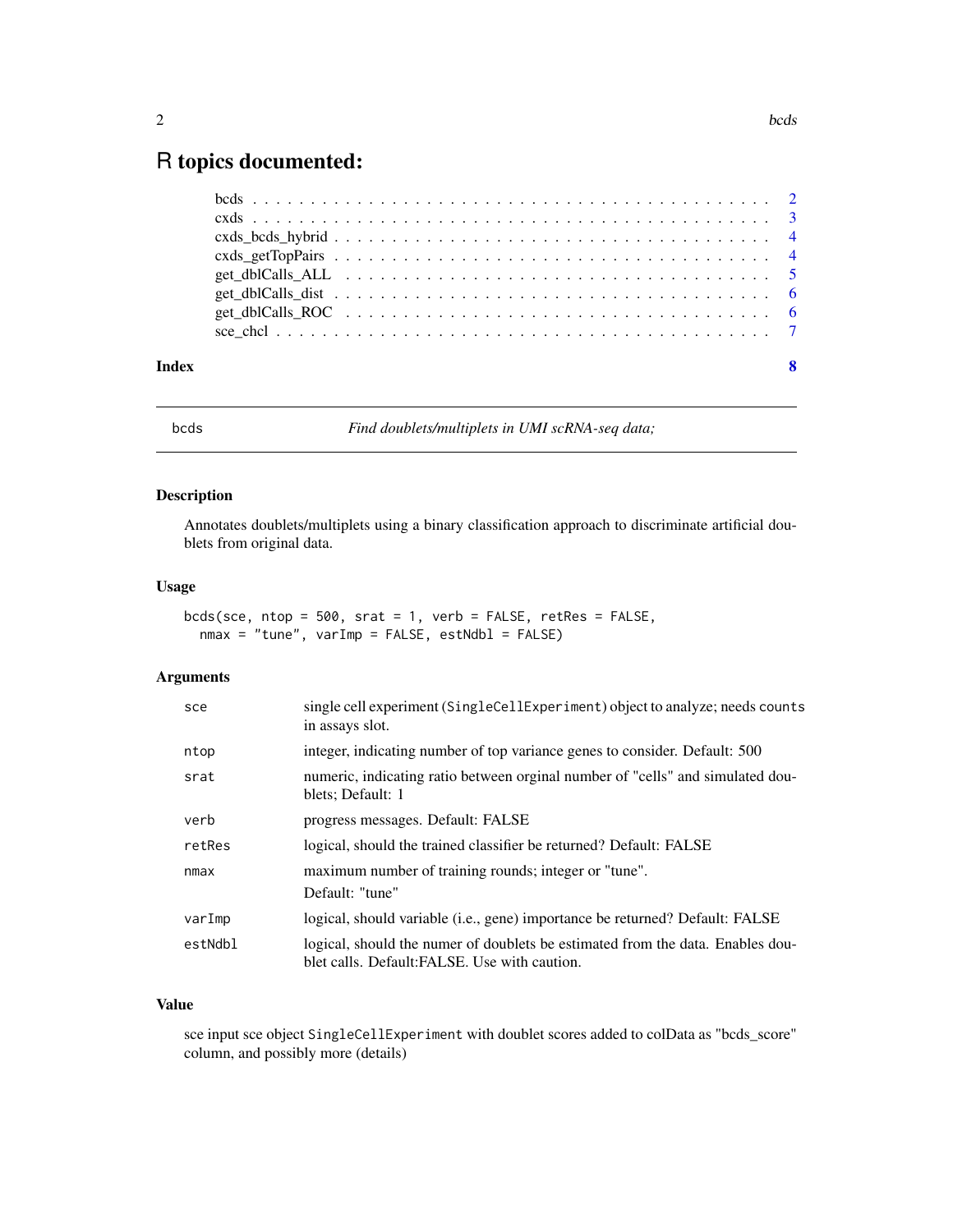#### <span id="page-2-0"></span>cxds 3

#### Examples

```
data("sce_chcl")
## create small data set using only 100 cells
sce_chcl_small = sce_chcl[, 1:100]
sce_chcl_small = bcds(sce_chcl_small)
```
cxds *Find doublets/multiplets in UMI scRNA-seq data;*

#### Description

Annotates doublets/multiplets using co-expression based approach

#### Usage

```
cxds(sce, ntop = 500, binThresh = 0, verb = FALSE, retRes = FALSE,
  estNdb1 = FALSE)
```
#### Arguments

| sce       | single cell experiment (SingleCellExperiment) object to analyze; needs counts<br>in assays slot.                                |
|-----------|---------------------------------------------------------------------------------------------------------------------------------|
| ntop      | integer, indimessageing number of top variance genes to consider. Default: 500                                                  |
| binThresh | integer, minimum counts to consider a gene "present" in a cell. Default: 0                                                      |
| verb      | progress messages. Default: FALSE                                                                                               |
| retRes    | logical, whether to return gene pair scores $\&$ top-scoring gene pairs? Default:<br>FALSE.                                     |
| estNdbl   | logical, should the numer of doublets be estimated from the data. Enables dou-<br>blet calls. Default: FALSE. Use with caution. |

#### Value

sce input sce object SingleCellExperiment with doublet scores added to colData as "cxds\_score" column.

#### Examples

```
data("sce_chcl")
## create small data set using only 100 cells
sec_{\text{chcl}} \text{small} = sec_{\text{chcl}} \text{[}, 1:100]
sce_chcl_small = cxds(sce_chcl_small)
```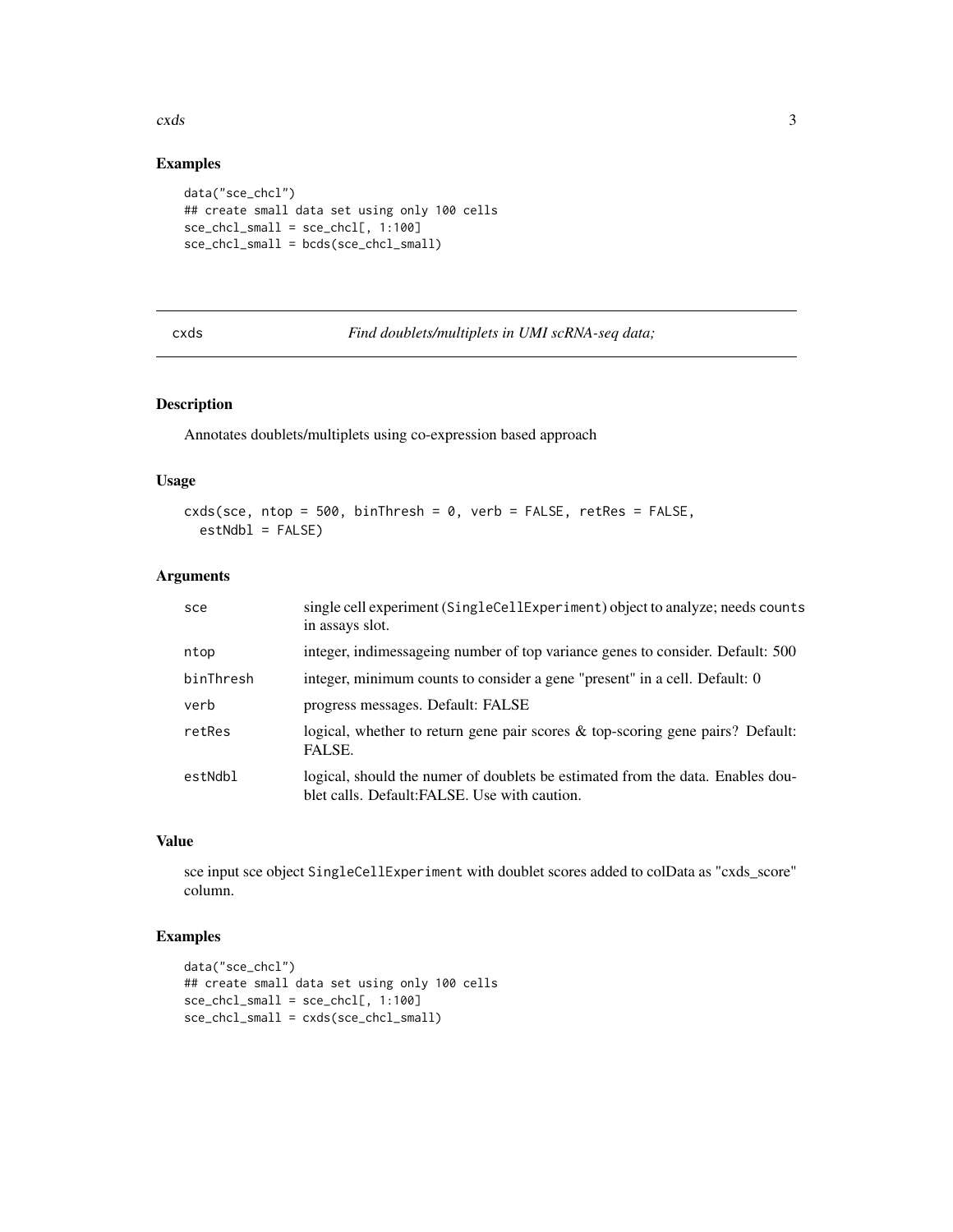<span id="page-3-0"></span>

#### Description

Annotates doublets/multiplets using the hybrid approach

#### Usage

```
cxds_bcds_hybrid(sce, cxdsArgs = NULL, bcdsArgs = NULL, verb = FALSE,
 estNdbl = FALSE, force = FALSE)
```
#### Arguments

| sce      | single cell experiment (SingleCellExperiment) object to analyze; needs counts<br>in assays slot.                                |
|----------|---------------------------------------------------------------------------------------------------------------------------------|
| cxdsArgs | list, arguments for cxds function in list form. Default: NULL                                                                   |
| bcdsArgs | list, arguments for bods function in list form. Default: NULL                                                                   |
| verb     | logical, switch on/off progress messages                                                                                        |
| estNdbl  | logical, should the numer of doublets be estimated from the data. Enables dou-<br>blet calls. Default: FALSE. Use with caution. |
| force    | logical, force a (re)run of cxds and bcds. Default: FALSE                                                                       |

#### Value

sce input sce object SingleCellExperiment with doublet scores added to colData as "hybrid\_score" column.

#### Examples

```
data("sce_chcl")
## create small data set using only 100 cells
sce_chcl_small = sce_chcl[, 1:100]
sce_chcl_small = cxds_bcds_hybrid(sce_chcl_small)
```

| cxds_getTopPairs | Extract top-scoring gene pairs from an SingleCellExperiment where |
|------------------|-------------------------------------------------------------------|
|                  | cxds has been run                                                 |

#### Description

Extract top-scoring gene pairs from an SingleCellExperiment where cxds has been run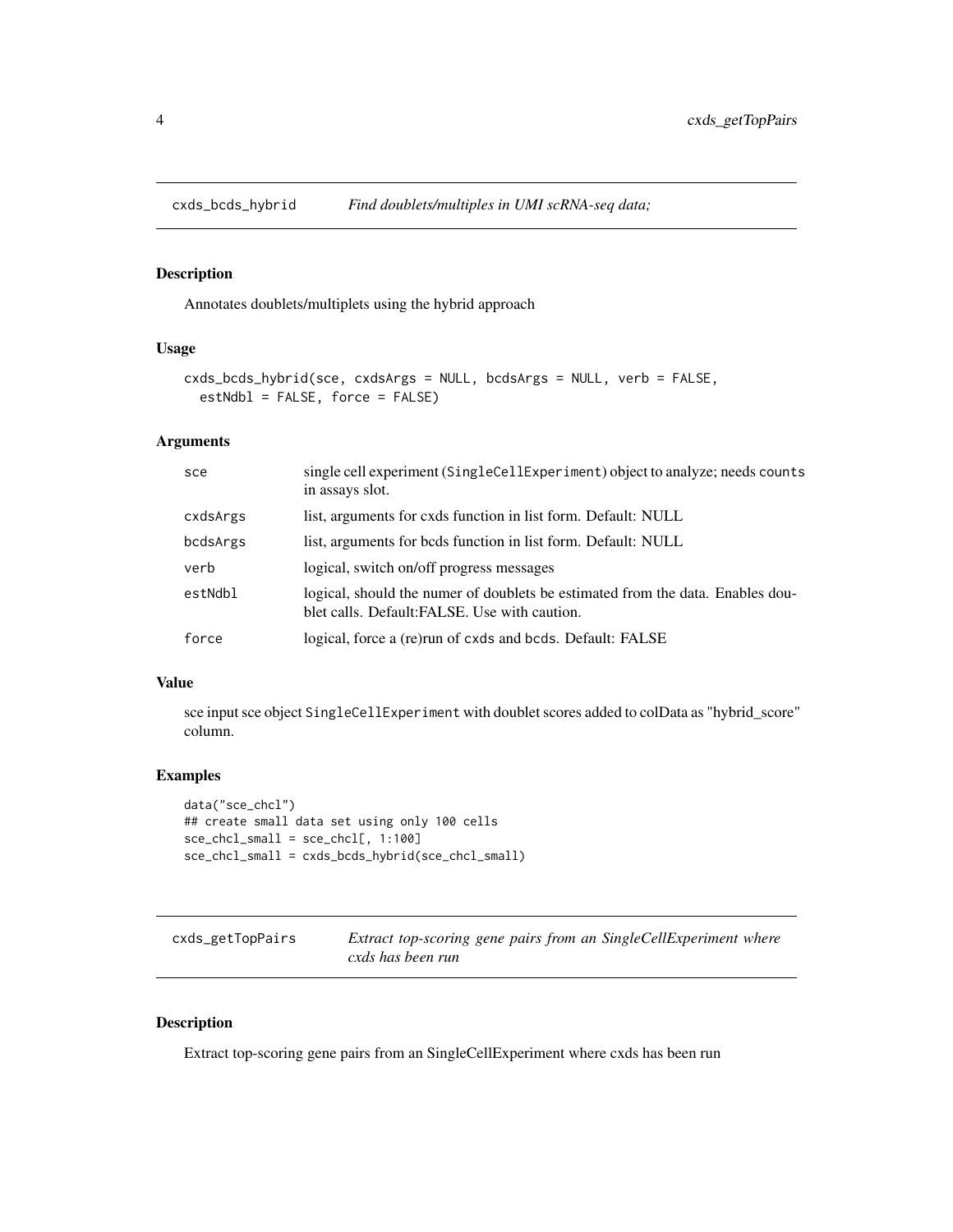#### <span id="page-4-0"></span>Usage

cxds\_getTopPairs(sce, n = 100)

#### Arguments

| sce | single cell experiment to analyze; needs "counts" in assays slot. |
|-----|-------------------------------------------------------------------|
| n   | integer. The number of gene pairs to extract. Default: 100        |

#### Value

matrix Matrix with two colulmns, each containing gene indexes for gene pairs (rows).

get\_dblCalls\_ALL *Wrapper for getting doublet calls*

#### Description

Wrapper for getting doublet calls

#### Usage

```
get_dblCalls_ALL(scrs_real, scrs_sim, rel_loss = 1)
```
#### Arguments

| scrs real | numeric vector, the scores for the real/original data                                                                                      |
|-----------|--------------------------------------------------------------------------------------------------------------------------------------------|
| scrs sim  | numeric vector, the scores for the artificial doublets                                                                                     |
| rel loss  | numeric scalar, relative weight of a false positive classification compared with a<br>false negative. Default:1 (same loss for fp and fn). |

#### Value

numeric, matrix containing the (estimated) number of doublets, the score threshold and the fraction of artificial doublets missed (false negative rate, of sorts) as columns and four types of estimating: "youden", "balanced" and a false negative rate of artificial doublets of 0.1 and 0.01, respecitvely.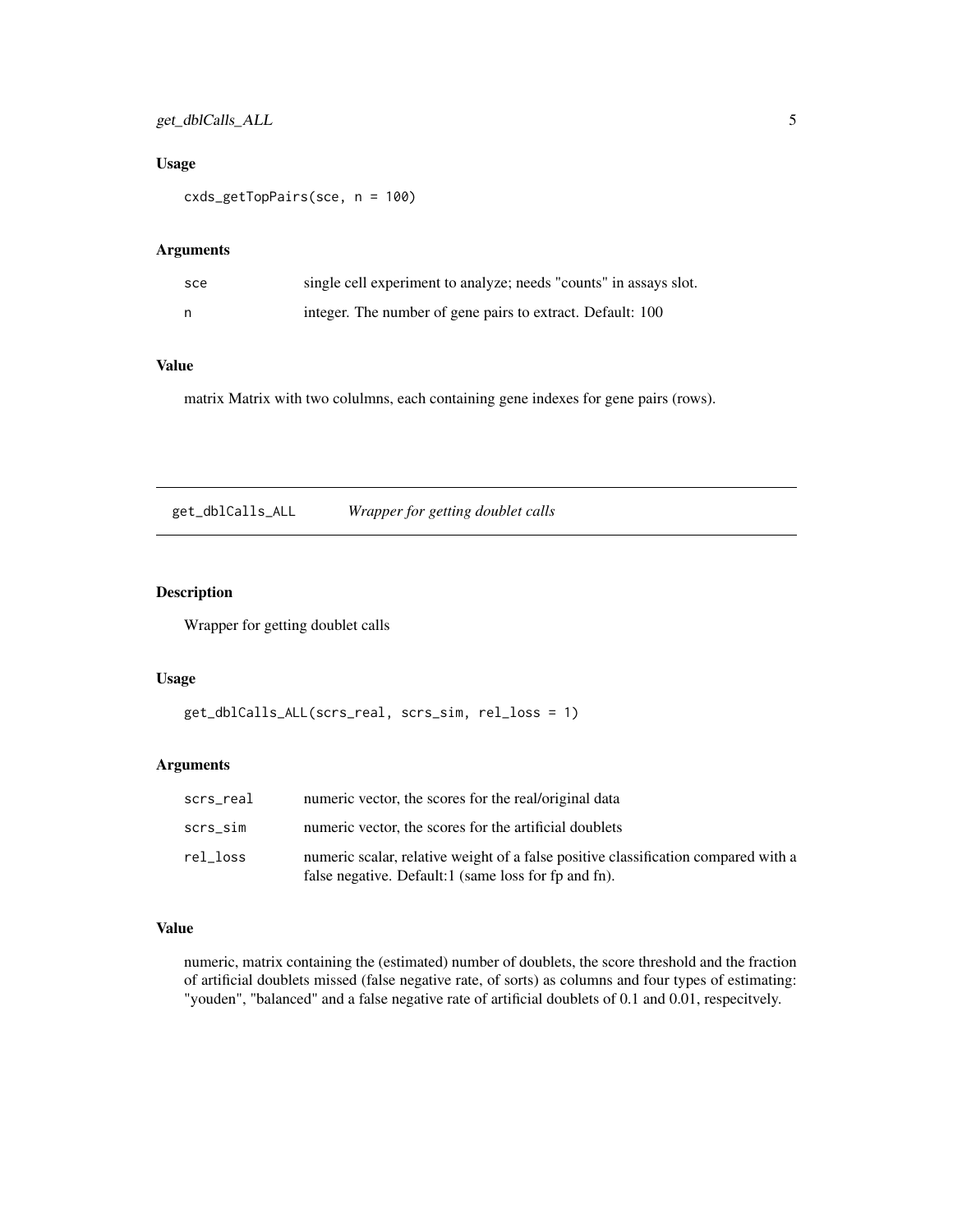<span id="page-5-0"></span>get\_dblCalls\_dist *Derive doublet calls from doublset scores*

#### Description

Given score vectors for real data and artificial doubles, derive doublet calls based on determining doublet score cutoffs.

#### Usage

get\_dblCalls\_dist(scrs\_real, scrs\_sim, type = "balanced")

#### Arguments

| scrs_real | numeric vector, the scores for the real/original data                                                                                                                                                                                                       |
|-----------|-------------------------------------------------------------------------------------------------------------------------------------------------------------------------------------------------------------------------------------------------------------|
| scrs_sim  | numeric vector, the scores for the artificial doublets                                                                                                                                                                                                      |
| type      | character or numeric, describes how the score threshold for calling doublets is<br>determined. Either "balanced" or a number between zero and one that in-<br>dicates the fraction of artificial doublets missed when making calls. Default:<br>"balanced". |

#### Value

numeric, vector containing the (estimated) number of doublets, the score threshold and the fraction of artificial doublets missed (false negative rate, of sorts)

get\_dblCalls\_ROC *Derive doublet calls from classification probabilities*

#### Description

Given class probabilities (or scores) discriminating real data from artificial doublets, derive doublet calls. Based on selecting a ROC cutoff, see *The Inconsistency of "Optimal" Cutpoints Obtained using Two Criteria basedon the Receiver Operating Characteristic Curve*, [\(doi\).](https://dx.doi.org/10.1093/aje/kwj063)

#### Usage

```
get_dblCalls_ROC(scrs_real, scrs_sim, rel_loss = 1)
```
#### Arguments

| scrs real | numeric vector, the scores for the real/original data                              |
|-----------|------------------------------------------------------------------------------------|
| scrs sim  | numeric vector, the scores for the artificial doublets                             |
| rel loss  | numeric scalar, relative weight of a false positive classification compared with a |
|           | false negative. Default:1 (same loss for fp and fn).                               |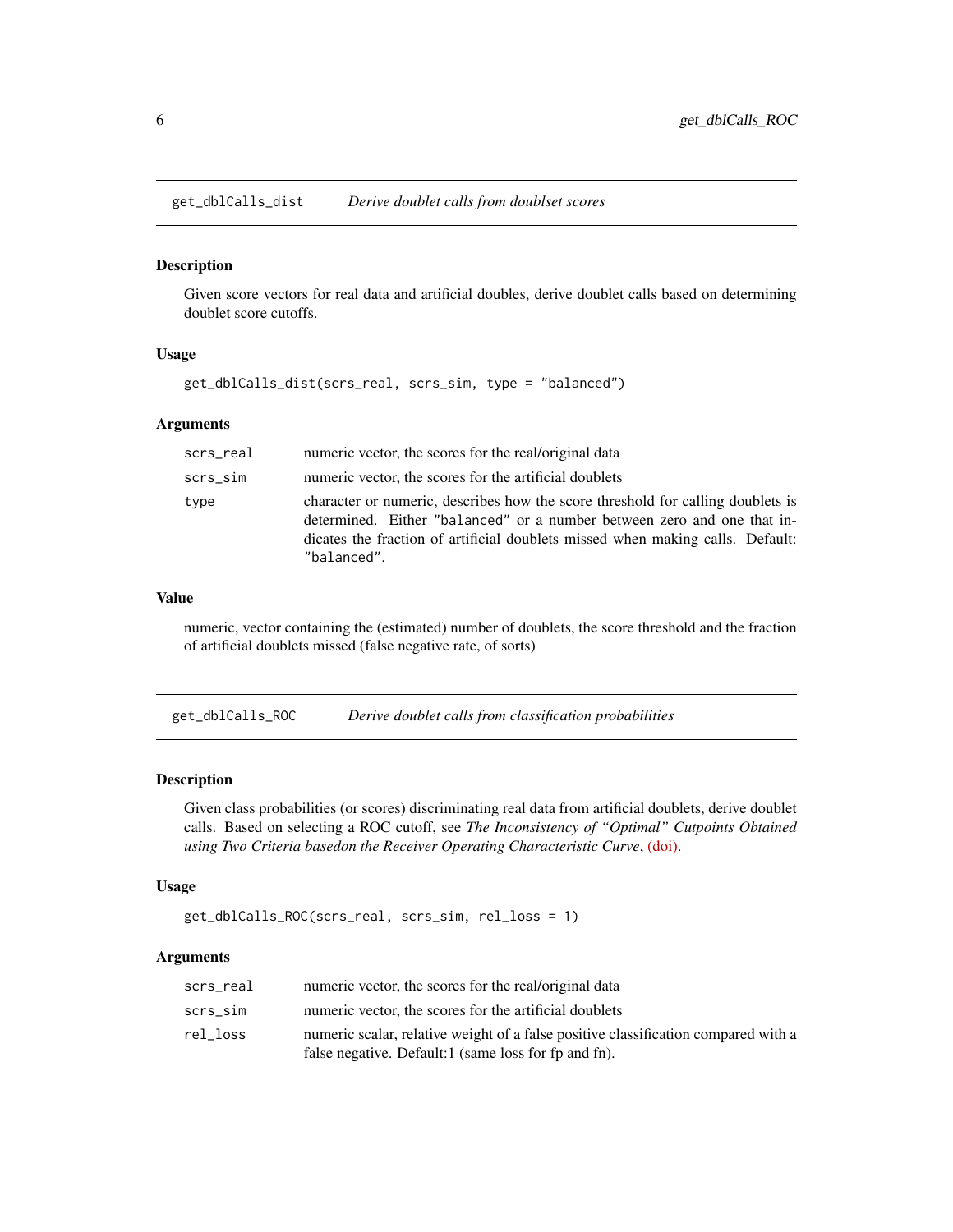#### <span id="page-6-0"></span>sce\_chcl 7

#### Value

numeric, vector containing the (estimated) number of doublets, the score threshold and the fraction of artificial doublets missed (false negative rate, of sorts)

sce\_chcl *Example single cell experiment (*SingleCellExperiment*) object*

#### Description

Example data set, created by randomly sampling genes and cells from a real data set (ch\_cl, i.e., the cell lines data from https://satijalab.org/seurat/hashing\_vignette.html). Contains raw counts in the counts assay slot.

#### Usage

sce\_chcl

#### Format

a single cell experiment object (SingleCellExperiment) with raw counts in the counts in assays, and colData with experimental annotations.